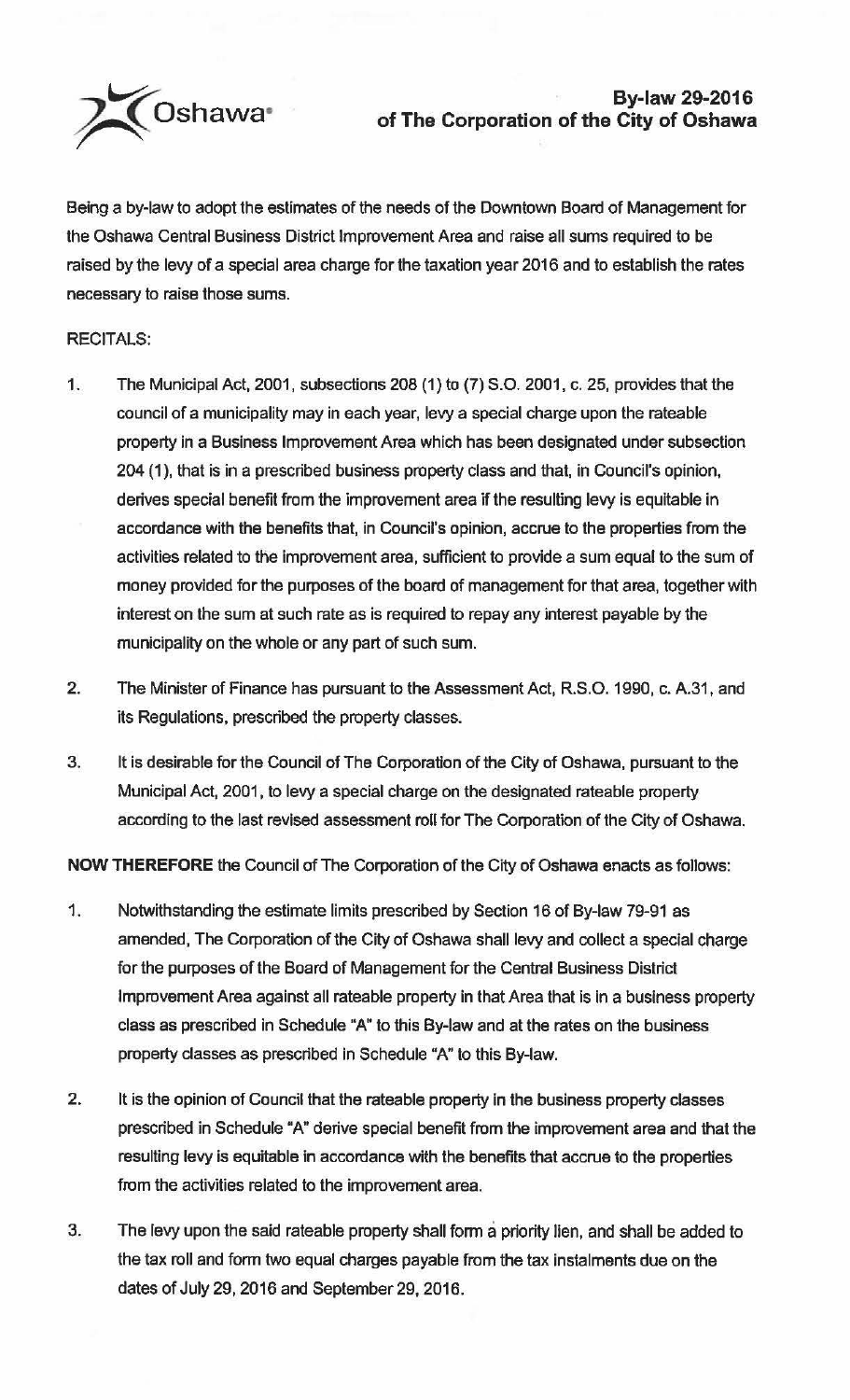- **4. tf** any section or portion of this By-law or of Schedule "A" is found by a court of competent Jurisdiction to be invalid, it is the intent of Council for The Corporation of the City of Oshawa that all remaining sections and portions of the By-law and Schedule "A" continue in force and effect.
- 5. This By-law comes into force on the date of its final passing.

By-law passed this eleventh day of April, 2016.

City Clerk